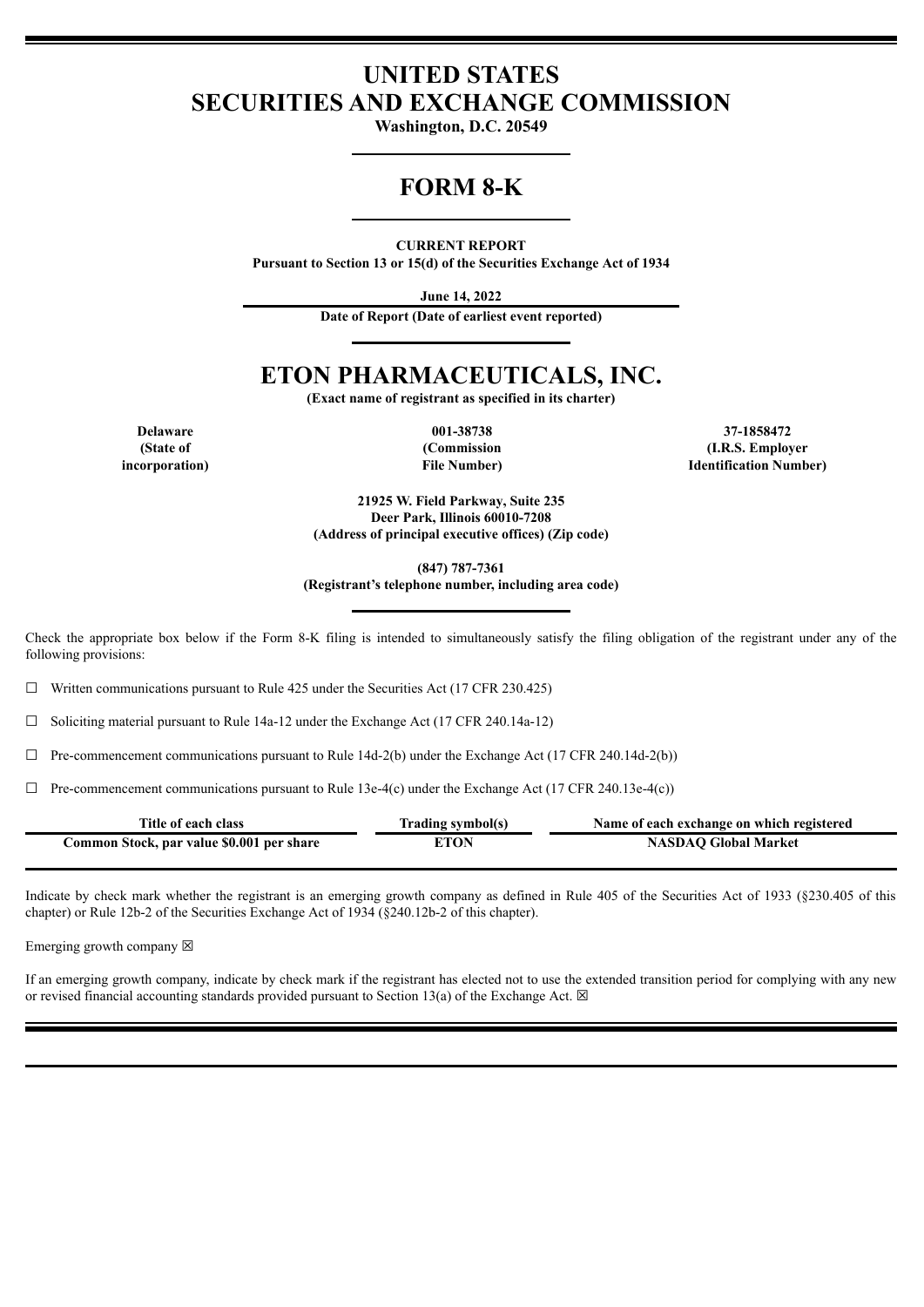#### **Item 5.07. Submission of Matters to a Vote of Security Holders.**

The 2022 Annual Meeting of Stockholders (the "Annual Meeting") of Eton Pharmaceuticals, Inc. (the "Company") was held on June 14, 2022 in Deer Park, Illinois. At the meeting, the Company's stockholders (1) elected the director nominee Paul V. Maier for a three-year term and (2) ratified the appointment of KMJ Corbin & Company LLP as the Company's independent registered public accounting firm for the year ending December 31, 2022.

The results for each of the matters voted upon by the Company's stockholders at the Annual Meeting were as follows:

*Proposal 1: Election of Directors*

| <b>Nominee</b>  | For                   | Vgainst | Abstain | <b>Broker</b><br><b>Non-Votes</b> |
|-----------------|-----------------------|---------|---------|-----------------------------------|
| Paul<br>. Maier | .702<br>$\sim$<br>. . | 403.998 | 2.804   | 648.404                           |

Proposal 2: Ratification of the Appointment of KMJ Corbin & Company LLP as the Company's Independent Registered Public Accounting Firm for the *year ending December 31, 2022*

| For        | Against | Abstain | <b>Broker Non-Votes</b> |
|------------|---------|---------|-------------------------|
| 14,483,058 | 496,263 | 37,287  |                         |
|            |         |         |                         |
|            |         |         |                         |